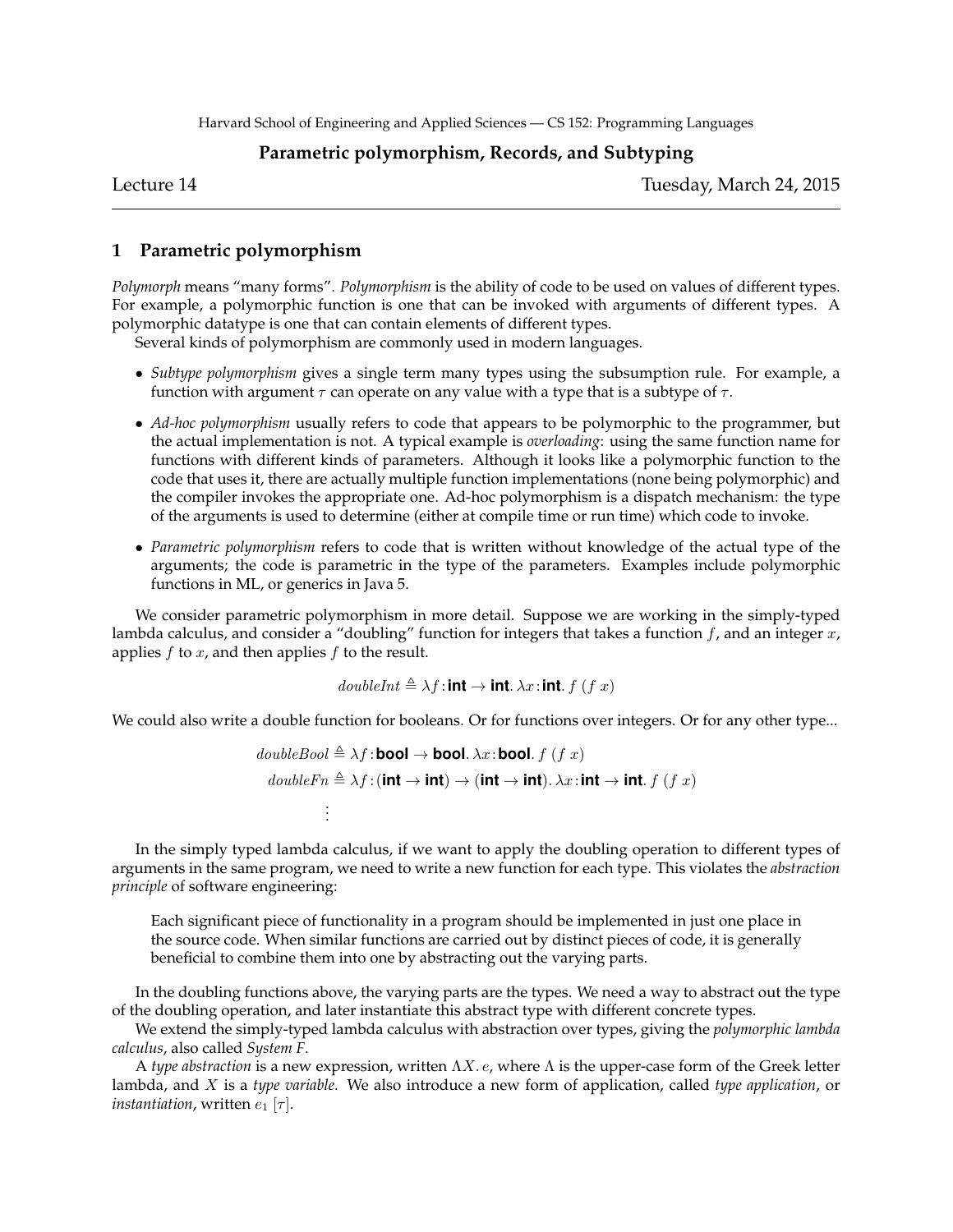When a type abstraction meets a type application during evaluation, we substitute the free occurrences of the type variable with the type. Note that instantiation does not require the program to keep run-time type information, or to perform type checks at run-time; it is just used as a way to statically check type safety in the presence of polymorphism.

### **1.1 Syntax and operational semantics**

The new syntax of the language is given by the following grammar.

$$
e ::= n | x | \lambda x : \tau. e | e_1 e_2 | \Lambda X. e | e [\tau]
$$
  

$$
v ::= n | \lambda x : \tau. e | \Lambda X. e
$$

The evaluation rules for the polymorphic lambda calculus are the same as for the simply-typed lambda calculus, augmented with new rules for evaluating type application.

$$
E ::= [\cdot] | E e | v E | E [\tau]
$$

$$
\frac{e \longrightarrow e'}{E[e] \longrightarrow E[e']}
$$
\n
$$
\beta
$$
-REDUCTION\n
$$
\frac{}{(\lambda x : \tau e) v \longrightarrow e\{v/x\}}
$$

$$
\text{Type-reduction} \xrightarrow{(\Lambda X. e) [\tau] \longrightarrow e\{\tau/X\}}
$$

Let's consider an example. In this language, the polymorphic identity function is written as

$$
ID \triangleq \Lambda X. \lambda x: X. x
$$

We can apply the polymorphic identity function to **int**, producing the identity function on integers.

$$
(\Lambda X. \lambda x: X. x) \text{ [int]} \longrightarrow \lambda x: \text{int. } x
$$

We can apply *ID* to other types as easily:

$$
(\Lambda X.\,\lambda x\!:\!X.\,x)\:[\mathbf{int}\to\mathbf{int}]\longrightarrow\lambda x\!:\!\mathbf{int}\to\mathbf{int}.\,x
$$

### **1.2 Type system**

We also need to provide a type for the new type abstraction. The type of  $\Lambda X$ . *e* is  $\forall X$ .  $\tau$ , where  $\tau$  is the type of  $e$ , and may contain the type variable X. Intuitively, we use this notation because we can instantiate the type expression with any type for X: for any type X, expression  $e$  can have the type  $\tau$  (which may mention  $X$ ).

$$
\tau ::= \textbf{int} \mid \tau_1 \rightarrow \tau_2 \mid X \mid \forall X.~\tau
$$

Type checking expressions is slightly different than before. Besides the type environment Γ (which maps variables to types), we also need to keep track of the set of type variables ∆. This is to ensure that a type variable X is only used in the scope of an enclosing type abstraction  $\Lambda X$ . e. Thus, typing judgments are now of the form  $\Delta, \Gamma \vdash e : \tau$ , where  $\Delta$  is a set of type variables, and Γ is a typing context. We also use an additional judgment  $\Delta \vdash \tau$  ok to ensure that type  $\tau$  uses only type variables from the set  $\Delta$ .

$$
\frac{\Delta \vdash \tau \text{ ok}}{\Delta, \Gamma \vdash n : \text{int}} \qquad \frac{\Delta \vdash \tau \text{ ok}}{\Delta, \Gamma \vdash x : \tau} \Gamma(x) = \tau \qquad \frac{\Delta, \Gamma, x : \tau \vdash e : \tau' \quad \Delta \vdash \tau \text{ ok}}{\Delta, \Gamma \vdash \lambda x : \tau. e : \tau \to \tau'}
$$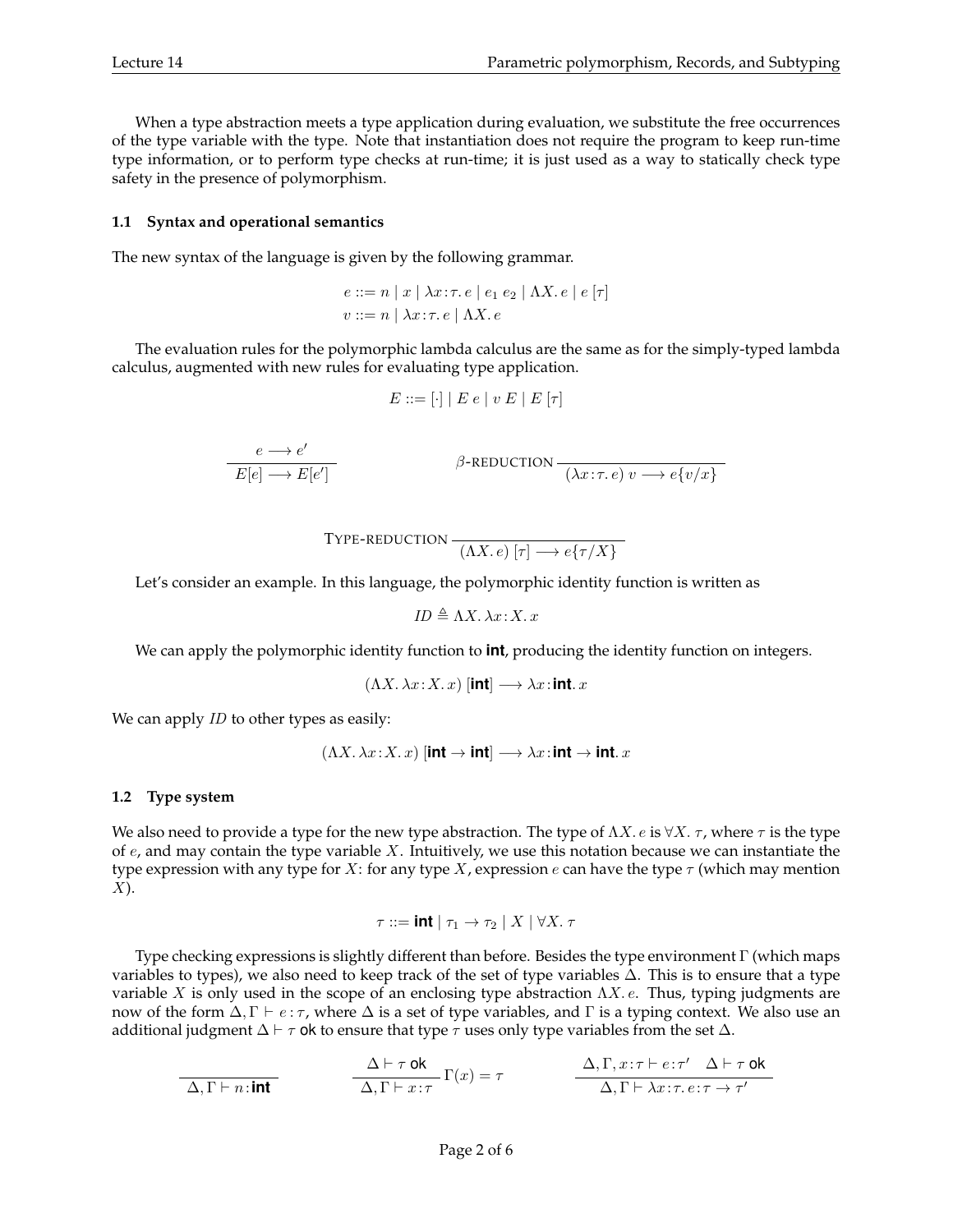$$
\frac{\Delta, \Gamma \vdash e_1 : \tau \to \tau' \quad \Delta, \Gamma \vdash e_2 : \tau}{\Delta, \Gamma \vdash e_1 \cdot e_2 : \tau'} \qquad \frac{\Delta \cup \{X\}, \Gamma \vdash e : \tau}{\Delta, \Gamma \vdash \Lambda X. e : \forall X. \tau} \qquad \frac{\Delta, \Gamma \vdash e : \forall X. \tau' \quad \Delta \vdash \tau \text{ ok}}{\Delta, \Gamma \vdash e \ [\tau] : \tau' \{\tau/X\}}
$$

$$
\frac{\Delta \vdash X \text{ ok}}{\Delta \vdash X \text{ ok}} X \in \Delta
$$
\n
$$
\frac{\Delta \vdash \tau_1 \text{ ok}}{\Delta \vdash \tau_1 \rightarrow \tau_2 \text{ ok}}
$$
\n
$$
\frac{\Delta \cup \{X\} \vdash \tau \text{ ok}}{\Delta \vdash \forall X. \tau \text{ ok}}
$$

#### **1.3 Examples**

Let's consider the doubling operation again. We can write a polymorphic doubling operation as

$$
double \triangleq \Lambda X. \lambda f: X \to X. \lambda x: X. f(f x).
$$

The type of this expression is

$$
\forall X. (X \to X) \to X \to X
$$

We can instantiate this on a type, and provide arguments. For example,

double **[int]** 
$$
(\lambda n : \text{int. } n + 1) 7 \longrightarrow (\lambda f : \text{int. } \lambda x : \text{int. } f(f x)) (\lambda n : \text{int. } n + 1) 7
$$
  
 $\longrightarrow^* 9$ 

Recall that in the simply-typed lambda calculus, we had no way of typing the expression  $\lambda x. x x$ . In the polymorphic lambda calculus, however, we can type this expression if we give it a polymorphic type and instantiate it appropriately.

 $\vdash \quad \lambda x: \forall X. \ X \to X. \ x \ [\forall X. \ X \to X] \ x \ : \ (\forall X. \ X \to X) \to (\forall X. \ X \to X)$ 

### **2 Records**

We have previously seen binary products, i.e., pairs of values. Binary products can be generalized in a straightforward way to *n*-ary products, also called *tuples*. For example,  $\langle 3, ( )$ , true,  $42 \rangle$  is a 4-ary tuple containing an integer, a unit value, a boolean value, and another integer. Its type is **int**  $\times$  **unit**  $\times$  **bool**  $\times$  **int**.

*Records* are a generalization of tuples. We annotate each field of record with a *label*, drawn from some set of labels L. For example, {foo =  $32$ , bar = true} is a record value with an integer field labeled foo and a boolean field labeled bar. The type of the record value is written {foo:**int**, bar:**bool**}.

We extend the syntax, operational semantics, and typing rules of the call-by-value lambda calculus to support records.

$$
l \in \mathcal{L}
$$
  

$$
e ::= \dots | \{l_1 = e_1, \dots, l_n = e_n\} | e.l
$$
  

$$
v ::= \dots | \{l_1 = v_1, \dots, l_n = v_n\}
$$
  

$$
\tau ::= \dots | \{l_1 : \tau_1, \dots, l_n : \tau_n\}
$$

We add new evaluation contexts to evaluate the fields of records.

$$
E ::= \dots \mid \{l_1 = v_1, \dots, l_{i-1} = v_{i-1}, l_i = E, l_{i+1} = e_{i+1}, \dots, l_n = e_n\} \mid E.l
$$

We also add a rule to access the field of a record.

$$
\{l_1 = v_1, \ldots, l_n = v_n\}.\mathit{l}_i \longrightarrow v_i
$$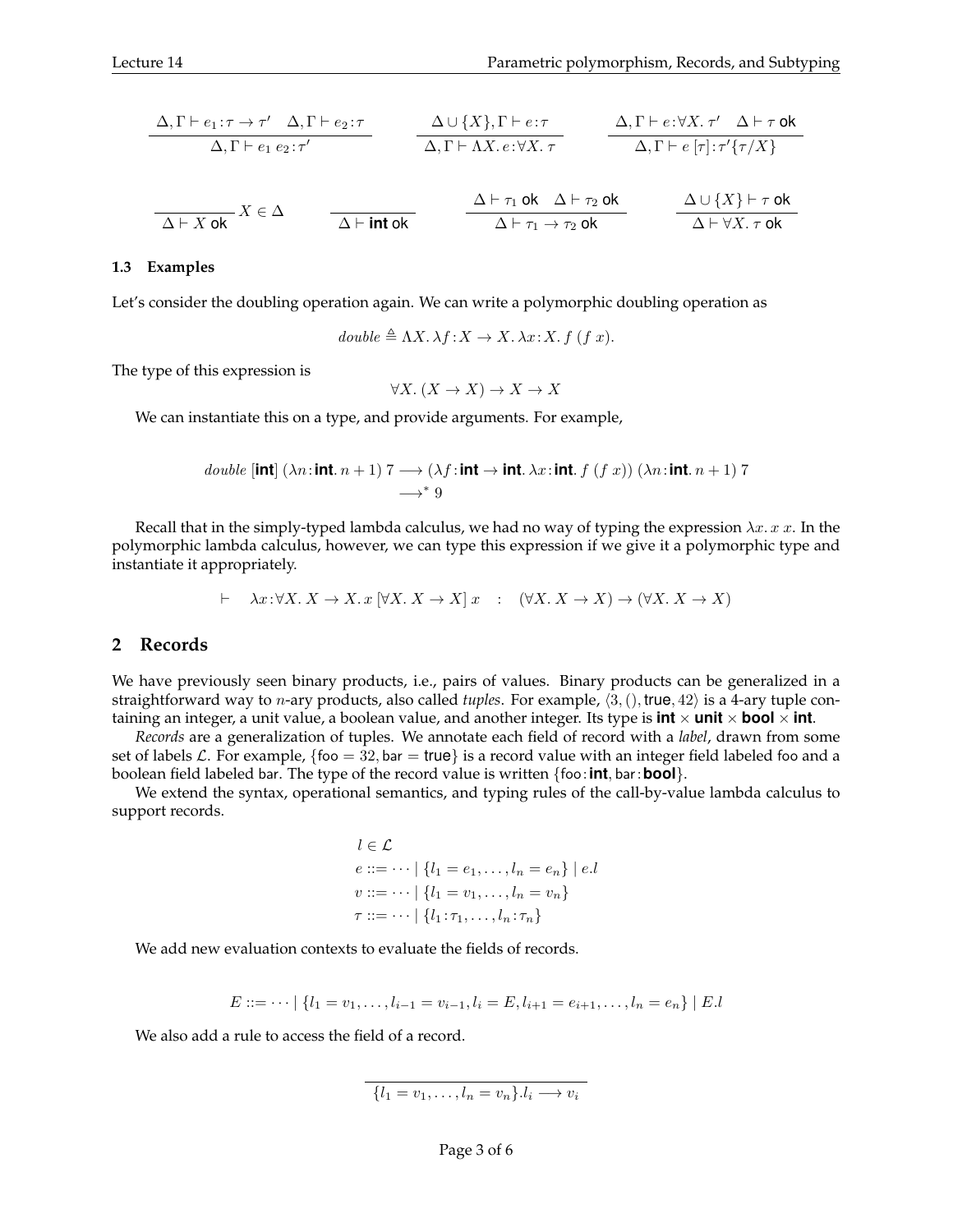Finally, we add new typing rules for records. Note that the order of labels is important: the type of the record value  $\{$ lat =  $-40$ ,  $\log_2 175$ } is  $\{$ lat: **int**,  $\log_2 1$ **int** $\}$ , which is different from  $\{$ long: **int**, lat: **int** $\}$ , the type of the record value { $\text{long} = 175$ ,  $\text{lat} = -40$ }. In many languages with records, the order of the labels is not important; indeed, we will consider weakening this restriction in the next section.

$$
\frac{\forall i \in 1..n. \quad \Gamma \vdash e_i : \tau_i}{\Gamma \vdash \{l_1 = e_1, \dots, l_n = e_n\} : \{l_1 : \tau_1, \dots, l_n : \tau_n\}} \qquad \qquad \frac{\Gamma \vdash e : \{l_1 : \tau_1, \dots, l_n : \tau_n\}}{\Gamma \vdash e.l_i : \tau_i}
$$

## **3 Subtyping**

Subtyping is a key feature of object-oriented languages. Subtyping was first introduced in SIMULA, invented by Norwegian researchers Dahl and Nygaard, and considered the first object-oriented programming language.

The principle of subtyping is as follows. If  $\tau_1$  is a subtype of  $\tau_2$  (written  $\tau_1 \leq \tau_2$ , and also sometimes as  $\tau_1 \leq \tau_2$ ), then a program can use a value of type  $\tau_1$  whenever it would use a value of type  $\tau_2$ . If  $\tau_1 \leq \tau_2$ , then  $\tau_1$  is sometimes referred to as the subtype, and  $\tau_2$  as the supertype.

We can express the principle of subtyping in a typing rule, often referred to as the "subsumption typing rule" (since the supertype subsumes the subtype).

$$
\text{SUBSUMPTION} \frac{\Gamma \vdash e \colon \tau \quad \tau \le \tau'}{\Gamma \vdash e \colon \tau'}
$$

The subsumption rule says that if  $e$  is of type  $\tau$ , and  $\tau$  is a subtype of  $\tau'$ , then  $e$  is also of type  $\tau'$ .

Recall that we provided an intuition for a type as a set of computational entities that share some common property. Type  $\tau$  is a subtype of type  $\tau'$  if every computational entity in the set for  $\tau$  can be regarded as a computational entity in the set for  $\tau'$ .

So what types are in a subtype relation? We will define inference rules and axioms for the subtype relation  $\leq$ .

The subtype relation is both reflexive and transitive. These properties both seem reasonable if we think of subtyping as a subset relation. We add inference rules that express this.

$$
\tau \leq \tau
$$
\n
$$
\tau \leq \tau_2
$$
\n
$$
\tau_1 \leq \tau_2
$$
\n
$$
\tau_1 \leq \tau_3
$$

#### **3.1 Subtyping for records**

Consider records and record types. A record consists of a set of labeled fields. Its type includes the types of the fields in the record. Let's define the type **Point** to be the record type {x :**int**, y :**int**}, that contains two fields x and y, both integers. That is:

$$
Point = \{x : int, y : int\}.
$$

Lets also define

$$
Point3D = \{x: int, y: int, z: int\}
$$

as the type of a record with three integer fields x, y and z.

Because **Point3D** contains all of the fields of **Point**, and those have the same type as in **Point**, it makes sense to say that **Point3D** is a subtype of **Point**: **Point3D**  $\leq$  **Point**.

Think about any code that used a value of type **Point**. This code could access the fields x and y, and that's pretty much all it could do with a value of type **Point**. A value of type **Point3D** has these same fields, x and y, and so any piece of code that used a value of type **Point** could instead use a value of type **Point3D**.

We can write a subtyping rule for records.

$$
\overline{\{l_1:\tau_1,\ldots,l_{n+k}:\tau_{n+k}\}} \leq \overline{\{l_1:\tau_1,\ldots,l_n:\tau_n\}} \; k \geq 0
$$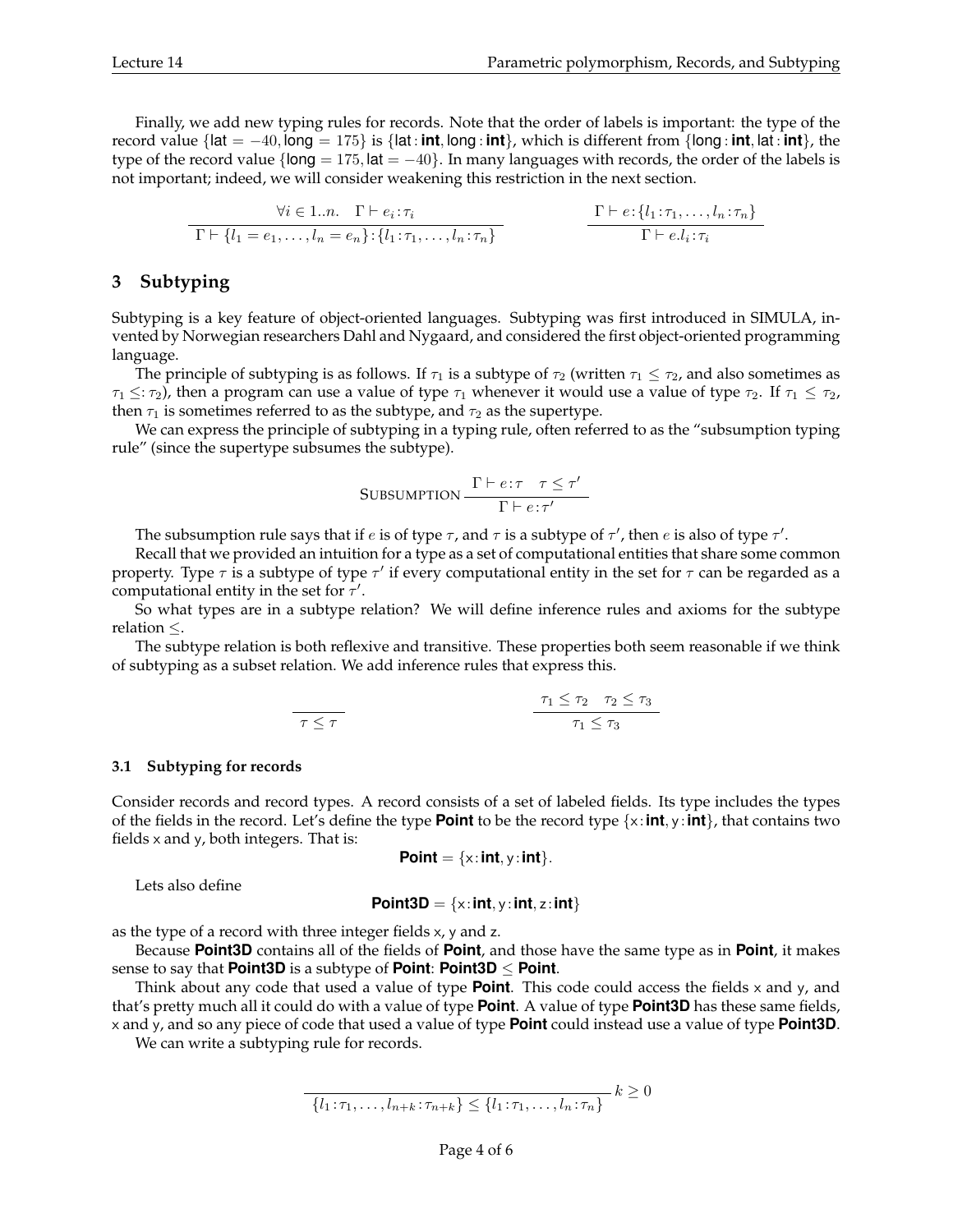But why not let the corresponding fields be in a subtyping relation? For example, if  $\tau_1 \leq \tau_2$  and  $\tau_3 \leq \tau_4$ , then is {foo :  $\tau_1$ , bar :  $\tau_3$ } a subtype of {foo :  $\tau_2$ , bar :  $\tau_4$ }? Turns out that this is the case so long as the fields of records are immutable. More on this when we consider subtyping for references.

Also, we could relax the requirement that the order of fields must be the same. The following is a more permissive subtyping rule for records.

$$
\forall i \in 1...n. \exists j \in 1...m. \quad l'_i = l_j \quad \land \quad \tau_j \le \tau'_i
$$

$$
\{l_1: \tau_1, \dots, l_m: \tau_m\} \le \{l'_1: \tau'_1, \dots, l'_n: \tau'_n\}
$$

### **3.2 Subtyping for products**

Like records, we can allow the elements of a product to be in a subtyping relation.

$$
\frac{\tau_1 \leq \tau_1' \quad \tau_2 \leq \tau_2'}{\tau_1 \times \tau_2 \leq \tau_1' \times \tau_2'}
$$

### **3.3 Subtyping for functions**

Consider two function types  $\tau_1\to\tau_2$  and  $\tau'_1\to\tau'_2$ . What are the subtyping relations between  $\tau_1,$ ,  $\tau_2$ ,  $\tau'_1,$ , and  $\tau'_2$  that should be satisfied in order for  $\tau_1 \to \tau_2 \leq \tau'_1 \to \tau'_2$  to hold?

Consider the following expression:

$$
G\triangleq \lambda f\!:\!\tau_1'\rightarrow \tau_2'.\,\lambda x\!:\!\tau_1'.\,f\,\,x.
$$

This function has type

$$
(\tau_1' \rightarrow \tau_2') \rightarrow \tau_1' \rightarrow \tau_2'.
$$

Now suppose we had a function  $h:\tau_1\to\tau_2$  such that  $\tau_1\to\tau_2\leq\tau_1'\to\tau_2'$ . By the subtyping principle, we should be able to give h as an argument to G, and G should work fine. Suppose that  $v$  is a value of type  $\tau_1'.$ Then G h v will evaluate to h v, meaning that h will be passed a value of type  $\tau_1$ . Since h has type  $\tau_1 \to \tau_2$ , it must be the case that  $\tau'_1 \leq \tau_1$ . (What could go wrong if  $\tau_1 \leq \tau'_1$ ?)

Furthermore, the result type of  $G$   $h$   $v$  should be of type  $\tau'_2$  according to the type of  $G$ , but  $h$   $v$  will produce a value of type  $\tau_2$ , as indicated by the type of h. So it must be the case that  $\tau_2 \leq \tau_2'.$ 

Putting these two pieces together, we get the typing rule for function types.

$$
\frac{\tau_1' \le \tau_1 \quad \tau_2 \le \tau_2'}{\tau_1 \to \tau_2 \le \tau_1' \to \tau_2'}
$$

Note that the subtyping relation between the argument and result types in the premise are in different directions! The subtype relation for the result type is in the same direction as for the conclusion (primed version is the supertype, non-primed version is the subtype); it is in the opposite direction for the argument type. We say that subtyping for the function type is *covariant* in the result type, and *contravariant* in the argument type.

### **3.4 Subtyping for locations**

Suppose we have a location *l* of type τ **ref**, and a location *l'* of type τ' **ref**. What should the relationship be between  $\tau$  and  $\tau'$  in order to have  $\tau$  **ref**  $\leq \tau'$  **ref**?

Let's consider the following program  $R$ , that takes a location  $x$  of type  $\tau'$  **ref** and reads from it.

$$
R\triangleq \lambda x\!:\!\tau'\ \text{ref.}\ !x
$$

The program R has the type  $\tau'$  **ref**  $\to \tau'$ . Suppose we gave R the location l as an argument. Then R l will look up the value stored in l, and return a result of type τ (since l is type τ **ref**. Since R is meant to return a result of type  $\tau'$  **ref**, we thus want to have  $\tau \leq \tau'$ .